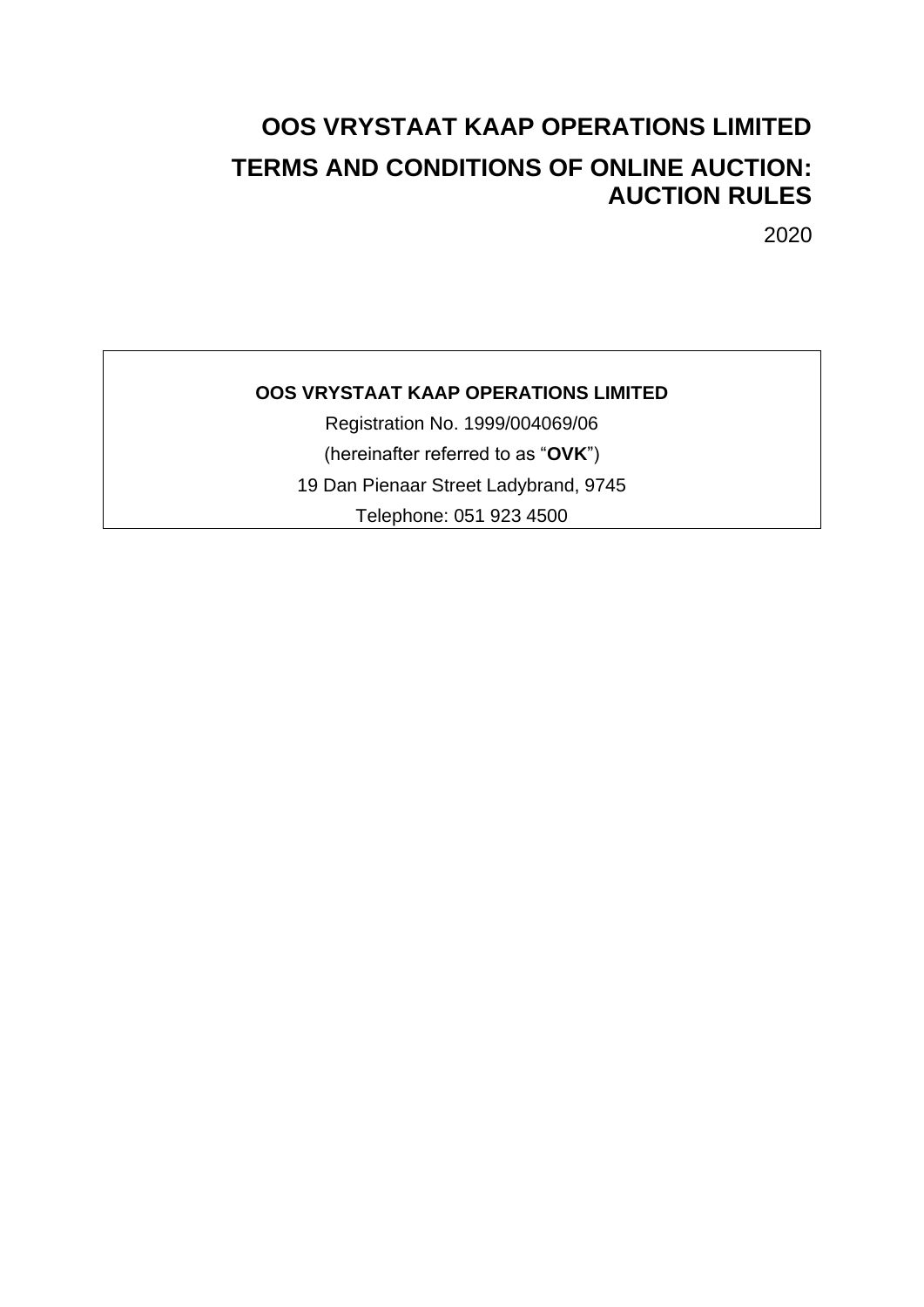# **RECORD**

| <b>Version</b> | <b>Date</b> | Submitted to | <b>Status</b> |
|----------------|-------------|--------------|---------------|
|                |             |              |               |
|                |             |              |               |
|                |             |              |               |
|                |             |              |               |
|                |             |              |               |
|                |             |              |               |
|                |             |              |               |
|                |             |              |               |
|                |             |              |               |
|                |             |              |               |
|                |             |              |               |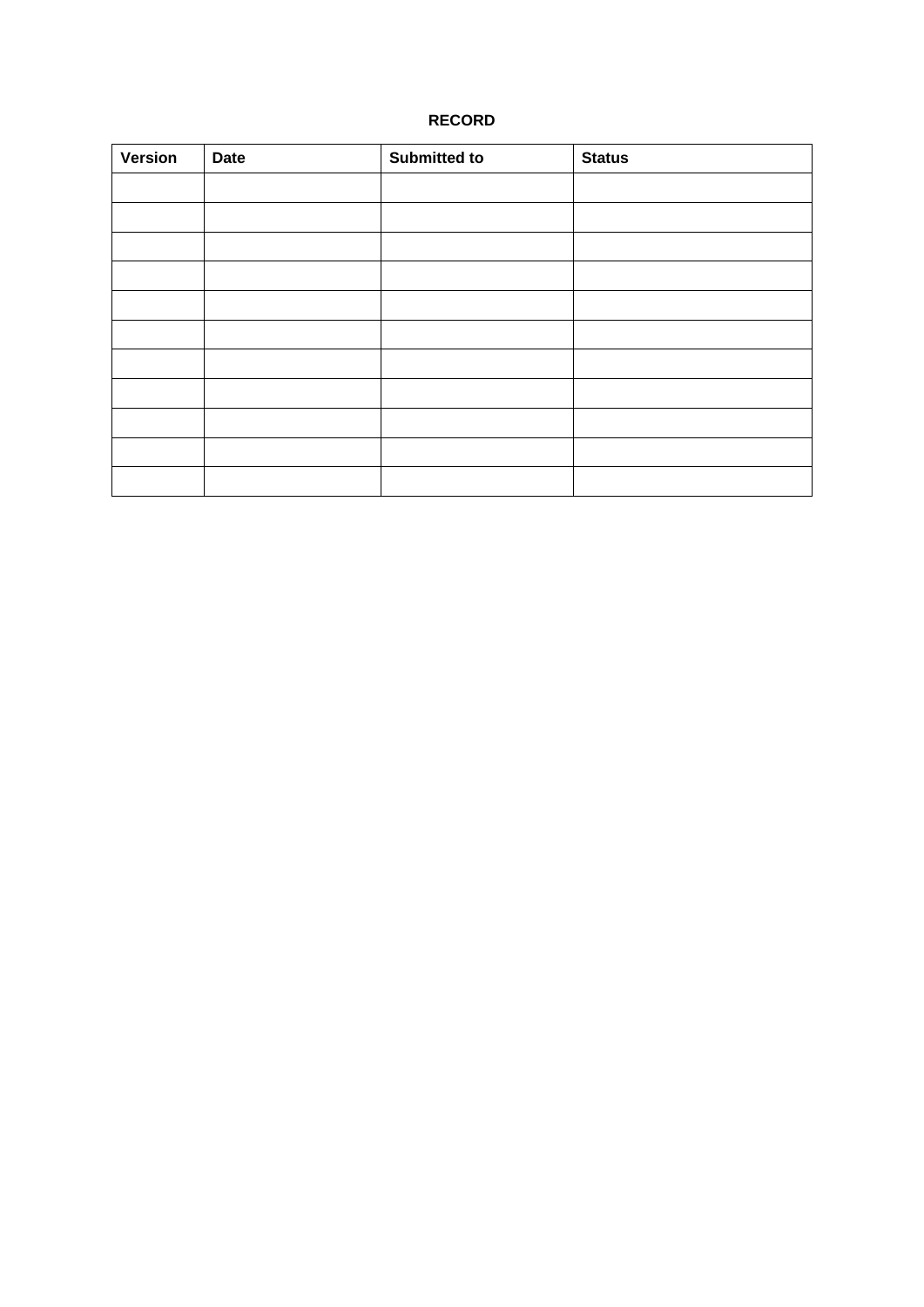# **TERMS AND CONDITIONS OF ONLINE AUCTIONS OF LIVESTOCK AND AUCTION RULES ("Auction Rules")**

# **1. NOTICE AND ACKNOWLEDGEMENTS**

- 1.1. The terms and conditions set out in this Auction Rules document including the general rules, specific rules, notice to Bidders and all announcements made by the Auctioneer at the commencement and during the course of the Auction, whether or not the Bidder is present at the time such announcements are made, collectively referred to as the "**Auction Rules**" are the complete and final record of the rules of the Auction and unless any warranties, undertakings or representations are set out herein, they are excluded.
- 1.2. These Auction Rules shall in their entirety shall form the basis of the bidding and bargaining carried out between the Auctioneer and the Bidders, and shall also govern the rules of each sale so concluded.
- 1.3. Please take note that these Auction Rules need not to be read out in their entirety at the Auction to be valid, as long as they were made available to the general public at least 24 (TWENTY-FOUR) hours prior to the commencement of the Auction, either in printed format from the Auctioneers' place of business or electronically from the Auction Website.
- 1.4. The act of not reading the Auction Rules in their entirety and highlighting selected clauses for special mention at the Auction should; in no way, be construed as an omission or admission that the Auction Rules are not important. The act of registering for the Auction, signing the bidders' record and participation by any Bidder in the Auction shall be taken as confirmation that the Bidder has read, understood, accepts and is bound by the Auction Rules.

## **2. DEFINITIONS**

For the purposes of these Auction Rules:

- 2.1. "**Auction**" means an online auction sale conducted by the Auctioneer in respect of Livestock and Lots, and shall include both a Timed Auction and a Live Auction and any reference to an "Auction" shall refer to either of a Timed Auction or a Live Auction, as the context may require;
- 2.2. "**Auctioneer**" means OVK, who shall conduct the Auctions on the Auction Website;
- 2.3. **"Auction Website**" means the auction website which is situated at www.ovk.<sup>[4]</sup>.co.za;
- 2.4. "**Authorised Amount**" means the maximum amount a Bidder is authorised to spend at an Auction;
- 2.5. "**Authorisation Code**" means a code that has been issued to a Registered User by OVK to enable him to place a bid at an Auction;
- 2.6. "**Bidder**" means a person, natural or juristic, who is a Registered User and thus registered to purchase on an auction sale and who has been –
- 2.6.1. issued an Authorisation Code;
- 2.6.2. advised of an Authorised Amount; and
- 2.6.3. who submits a bid in respect of any Lot or Livestock animal;
- 2.7. "**Buyer**" means a person, natural or juristic, who wishes to register to purchase on an auction sale;
- 2.8. "**Commencement Time**" in respect of a –
- 2.8.1. Timed Auction means the commencement time of such Timed Auction and therefore when the bidding process can commence as specified on the Auction Website; and/or
- 2.8.2. Live Auction means the commencement time of such Live Auction itself as specified on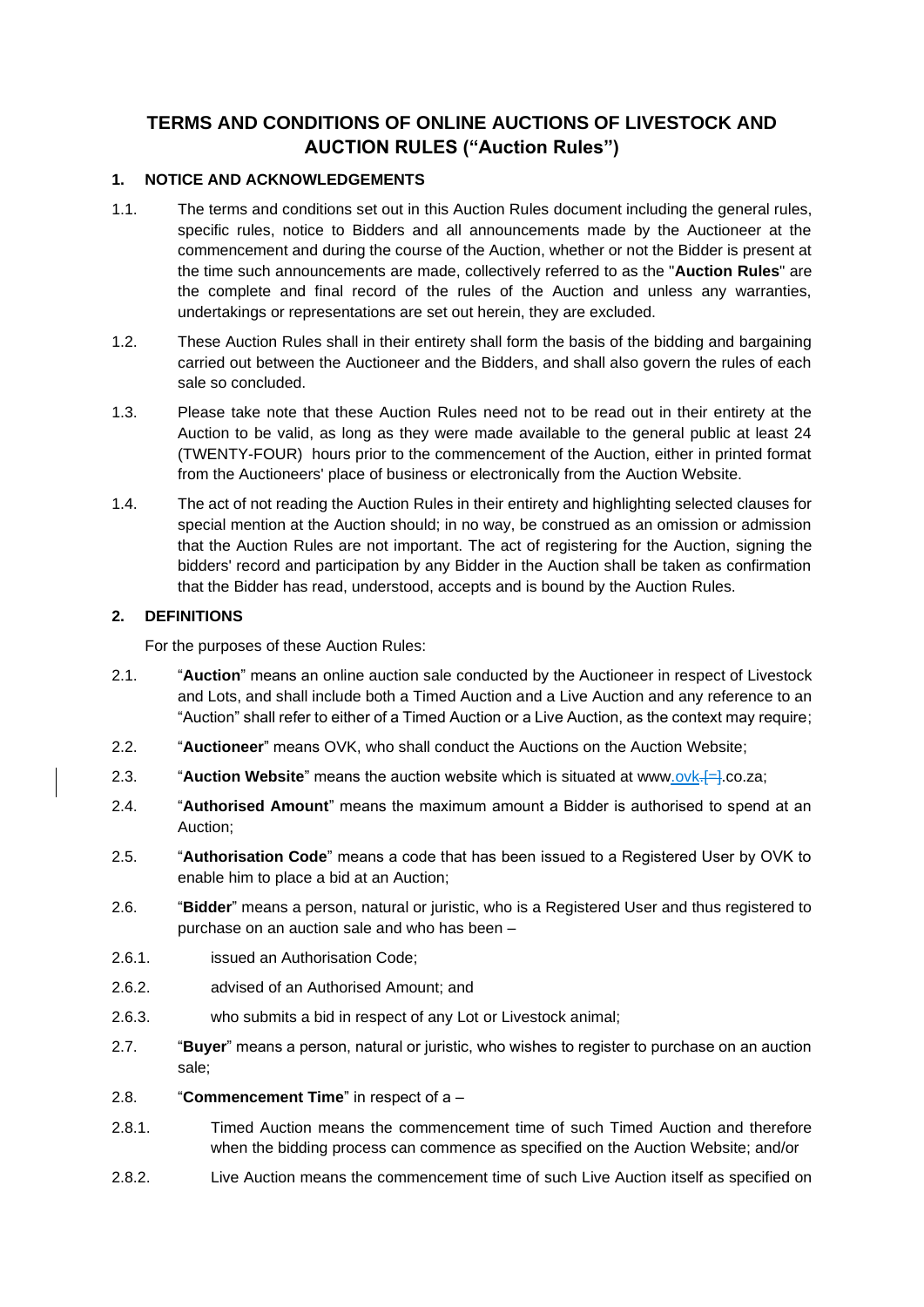the Auction Website;

- 2.9. "**CPA**" means the Consumer Protection Act 68 of 2008, inclusive of the regulations issued thereunder and as amended from time to time;
- 2.10. "**Cut-off Time**" in respect of a -
- 2.10.1. Timed Auction means the termination time of all bidding on all Lots and therefore when such Timed Auction will terminate, as specified on the Auction Website; and/or
- 2.10.2. Live Auction means the termination time of such Live Auction as specified on the Auction Website;
- 2.11. "**ECTA**" means the Electronic Communications and Transactions Act 25 of 2002, as amended from time to time;
- 2.12. "**FICA**" means the Financial Intelligence Centre Act 38 of 2001, as amended from time to time;
- 2.13. "**Live Auction**" means a live Auction where registered Bidders can place a bid only for the duration when a specific Lot is auctioned off;
- 2.14. "**Livestock**" means any animal that is offered for sale at an Auction;
- 2.15. "**Lot**" means a group of Livestock sold or offered for sale as a unit and identified as such the Auction catalogue or on the Auction Website;
- 2.16. "**Law**" means the common law and any applicable Constitution, statute, by-law, proclamation, regulation, rule, notice, treaty, directive, code of practice, charter, judgement or order having force of law in South Africa, and any interpretation of any of them by any court or forum of law;
- 2.17. "**OVK**" means Oos Vrystaat Kaap Operations Limited, Registration No. 1999/004069/06, a company incorporated in accordance with the laws of the Republic of South Africa;
- 2.18. "**Owner**" means a person, natural or juristic, who is the lawful owner of the assets, and who is entitled in law to sell the assets, being the Livestock and/or Lots to be advertised and sold at an Auction;
- 2.19. "**Purchaser**" means the successful Bidder in respect of any Lot or Livestock offered on auction;
- 2.20. "**Registered User**" means a person who has been issued a username, account number and pin number by OVK;
- 2.21. "**Reserved Price**" means the minimum price of a Lot as advised by the Seller to OVK that must be achieved and/or exceeded before the electronic bidding system will accept a bid at any given moment during the Auction;
- 2.22. "**Seller**" means a person, natural or juristic, who is entitled in law to sell the goods on Auction, but not necessarily the Owner;
- 2.23. "**Timed Auction**" means an Auction that runs for a defined period of time, allowing registered Bidders to place bids for the duration of the Auction;
- 2.24. "**VAT**" means any value-added tax in terms of the Value Added Tax Act, or any similar tax which is imposed in place of or in addition to such tax Value Added Tax (where applicable) as levied under Applicable Law;
- 2.25. "**VAT Act**" means Value-Added Tax Act 89 of 1991, as amended from time to time;
- 2.26. "**With Reserve**" means where a Reserved Price has been set by the Seller and/or the Auctioneer, and where the Seller and/or OVK shall have the discretion to decide whether to accept or reject a bid, including the highest bid; and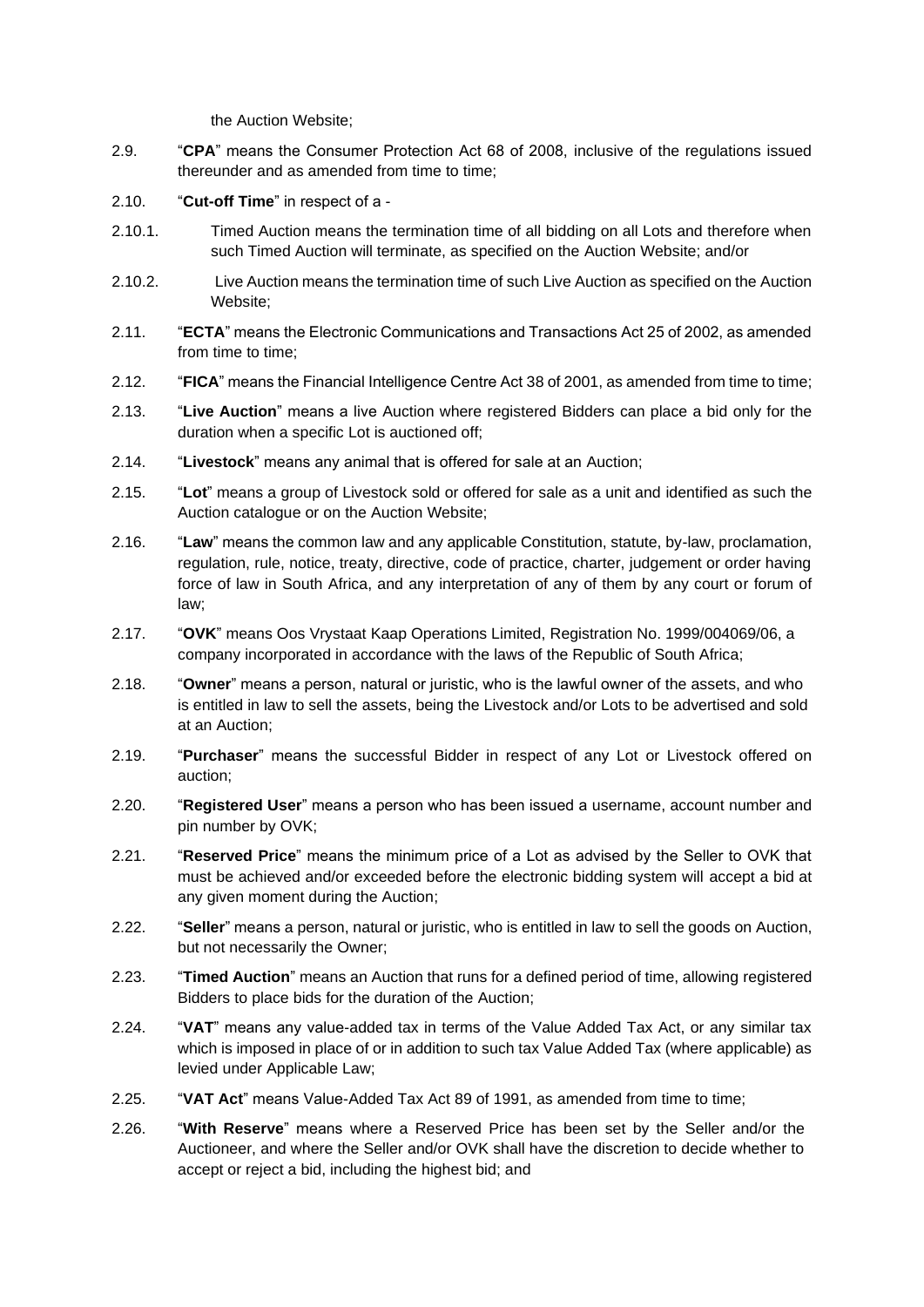2.27. "**Without Reserve**" means where no reserve price has been set by the Seller and/or OVK provided that the seller and/or OVK may in their sole discretion decide whether or not to accept the highest bid.

# **3. APPLICABLE LAW**

- 3.1. The Auction and all matters related thereto, as well as these Auction Rules, will be governed by and construed in accordance with the Laws of the Republic of South Africa and the Bidder, including foreign bidders, consent to the jurisdiction of the South African courts.
- 3.2. For purposes of legal proceedings, the Bidder shall be deemed to have selected and appointed as his/her *domicilium citandi et executandi* the address recorded by him or her in the application form he or she completed and submitted when registering as a Registered User upon registration.
- 3.3. These Auction Rules comply with the provisions of section 45 of the CPA and section 43(1) of the ECTA and all persons, when registering as a Bidder must, in doing so, comply with Chapter 1 of the FICA.
- 3.4. The Auctioneer is hereby appointed by the Seller and the Purchaser to act for and on their behalf as agents in accordance with section 54 of the VAT Act, in respect of all tax invoices, credit and/or debit notes in respect of all livestock, game and/or goods offered at the Auction or any costs of transport and insurance premiums paid for on behalf of the Seller and the Purchaser.

# **4. LEGAL AGE AND CAPACITY**

- 4.1. OVK will not accept any Bidders, or representatives of Bidders, under 18 (EIGHTEEN) years of age or who otherwise do not have the relevant capacity to be bound by these Auction Rules. No one may participate in an Auction and/or accept these Auction Rules if they lack the necessary legal capacity to enter into a valid and binding contract with OVK as the Auctioneer.
- 4.2. By participating in an Auction, the Bidder warrants that he/she has attained majority status (18 years of age or older) and that his/her legal capacity is not diminished due to mental incapacity.

# **5. PRE-REQUISITES OF THE CONSUMER PROTECTION ACT AND REGULATIONS**

- 5.1. The Auction was advertised in compliance with regulations 19 and 20 of the CPA, and the advertisement was placed in such a manner that the general public has had a reasonable opportunity to become aware of the Auction, the goods on offer and the rules governing the Auction.
- 5.2. Section 45(2) of the CPA prescribes if goods are put up for sale by auction in lots, each lot is, unless there is evidence to the contrary, regarded to be the subject of a separate transaction.
- 5.3. The Auction will commence at the published time and will not be delayed to enable any specific person or more persons in general to take part in the Auction.
- 5.4. Sub-regulation 26(2) of the CPA prescribes that every prospective Bidder must, prior to the commencement of an Auction, register his/her identity in the bidders' record, providing his/her positive identification, juristic registration documents, and proof of residence in terms of the FICA.
- 5.5. Sub-regulation 26(3) of the CPA declares that if a person intends to bid on behalf of another, he/she must produce a letter of authority expressly authorizing him/her to bid on behalf of that person, and both that person and the person bidding on his/her behalf must meet the requirements of sub-regulation 26(2) of the CPA.
- 5.6. Sub-regulation 26 (4) of the CPA states that if a person described in clause 5.5 intends to bid on behalf of a company, the letter of authority contemplated therein must appear on the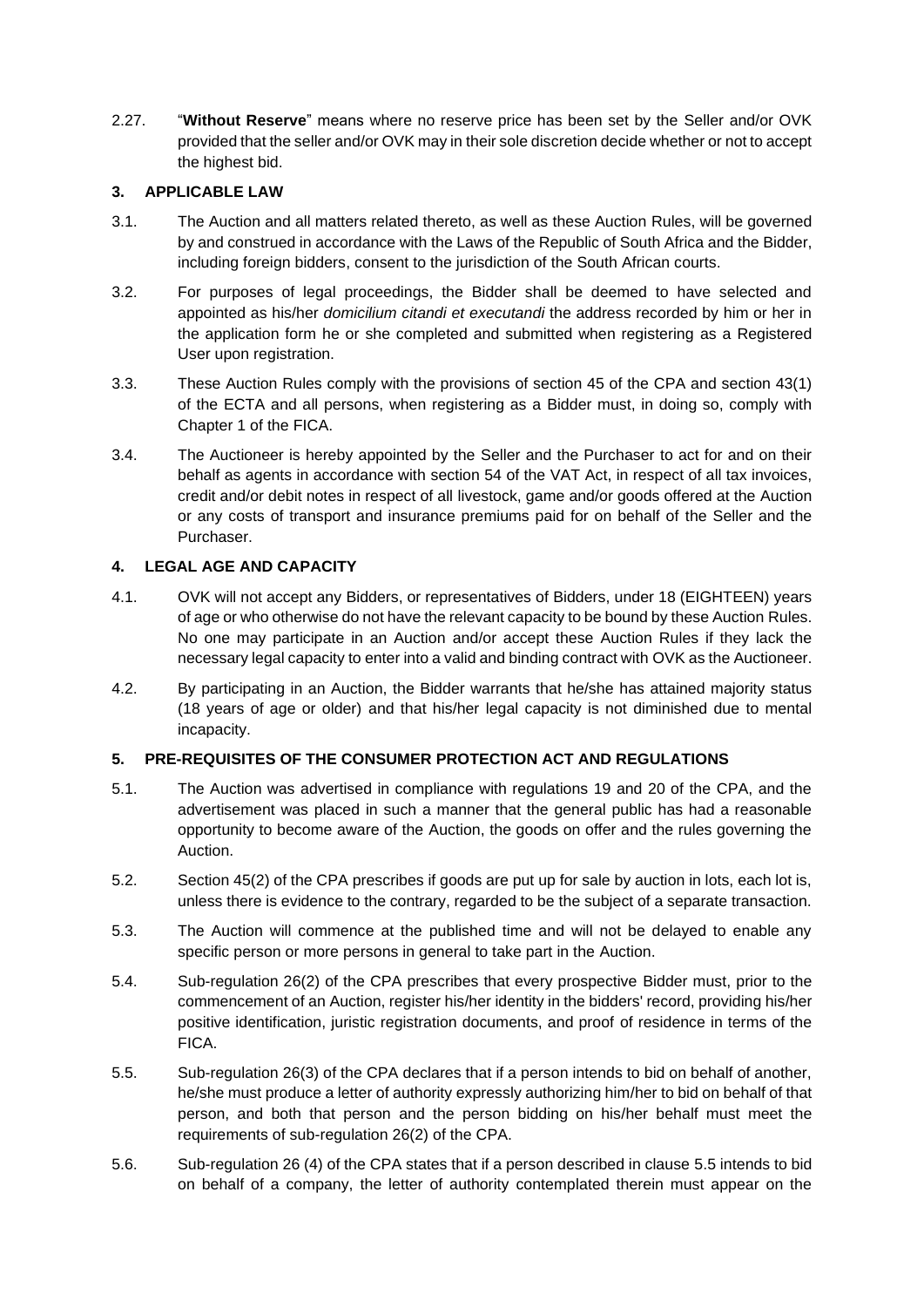letterhead of the company and must be accompanied by a certified copy of the resolution authorizing him/her to do so.

- 5.7. Sub-regulation 28 (1) of the CPA prescribes that all prospective Bidders whose names appear in the bidders' record will be issued with visible bidder numbers.
- 5.8. Sub-regulation 26(5) of the CPA states that the bidders' record will be available for public inspection in respect of the names of bidders and bidders' numbers only, at any time, free of charge:
- 5.8.1. during the Auction, at the premises where the auction is being held; and
- 5.8.2. before and after the auction, at the auctioneer's place of business, during normal business hours.
- 5.9. Sub-regulation 28(4) of the CPA states that the Auctioneer will keep a vendor's roll in which all details prescribed therein will be recorded. The vendor's roll will be available for public.
- 5.10. Sub-regulation 21(2) (h) of the CPA, states that the Auctioneer has trust accounts into which all monies are paid for the benefit of the Seller, minus the agreed commission and costs in accordance with sub-regulation 21(2)(h) of the CPA.

#### **6. ADMISSION AND REGISTRATION**

- 6.1. The right of admission to the Auction is reserved and OVK shall have the right to refuse to register any natural or juristic person at their sole discretion. OVK shall have the right to request additional information and documentation to assist them in making a decision as to whether to permit access to their services.
- 6.2. It is the responsibility of all Registered Users and Bidders to keep their Authorisation Code secret. Any bid shall be irrefutably deemed to have been submitted by the Registered User to whom that Authorisation Code was issued by OVK and shall be binding upon that Registered User.
- 6.3. All persons who enter the Auction Website do so at their own risk and only registered Bidders may validly place bids at an Auction.
- 6.4. The Auctioneers, the Sellers, their agents and employees shall not be liable for any injuries, damages or any losses of any nature whatsoever arising from any person's attendance and/or participation in the Auction. Such persons together with their heirs, executors, administrators or assigns, release OVK, the Auctioneers, the Sellers, their agents and their employees and hold them harmless from any duty of care towards them and all claims which may otherwise have accrued to them whether or not any such claim may arise through the negligence of any person or from any of the risks, dangers or hazards occurring in the course of their association with the Auctioneers and the Sellers.
- 6.5. All Bidders and prospective Bidders shall be required to register as a Bidder in order to participate in the Auction and in doing so comply with the FICA requirements of the Auctioneer. Registration shall take place online by completing the application form and submitting the relevant supporting documents as prompted during the registration process.
- 6.6. By registering online as a Bidder, the Bidder consents to the collection and use of personal information by the Auctioneer for the purposes of creating the registration and participation in the Auction.
- 6.7. Any person who bids, does so in his/her personal capacity, unless OVK (prior to the Auction in question) accepts the power of attorney or other written authority given to such person by his/her principal. If a dispute arises at any stage with regard to the existence or validity of such power of attorney or authority, the person who made a bid shall, without derogating from any right OVK or the Seller may have against his/her principal, immediately become personally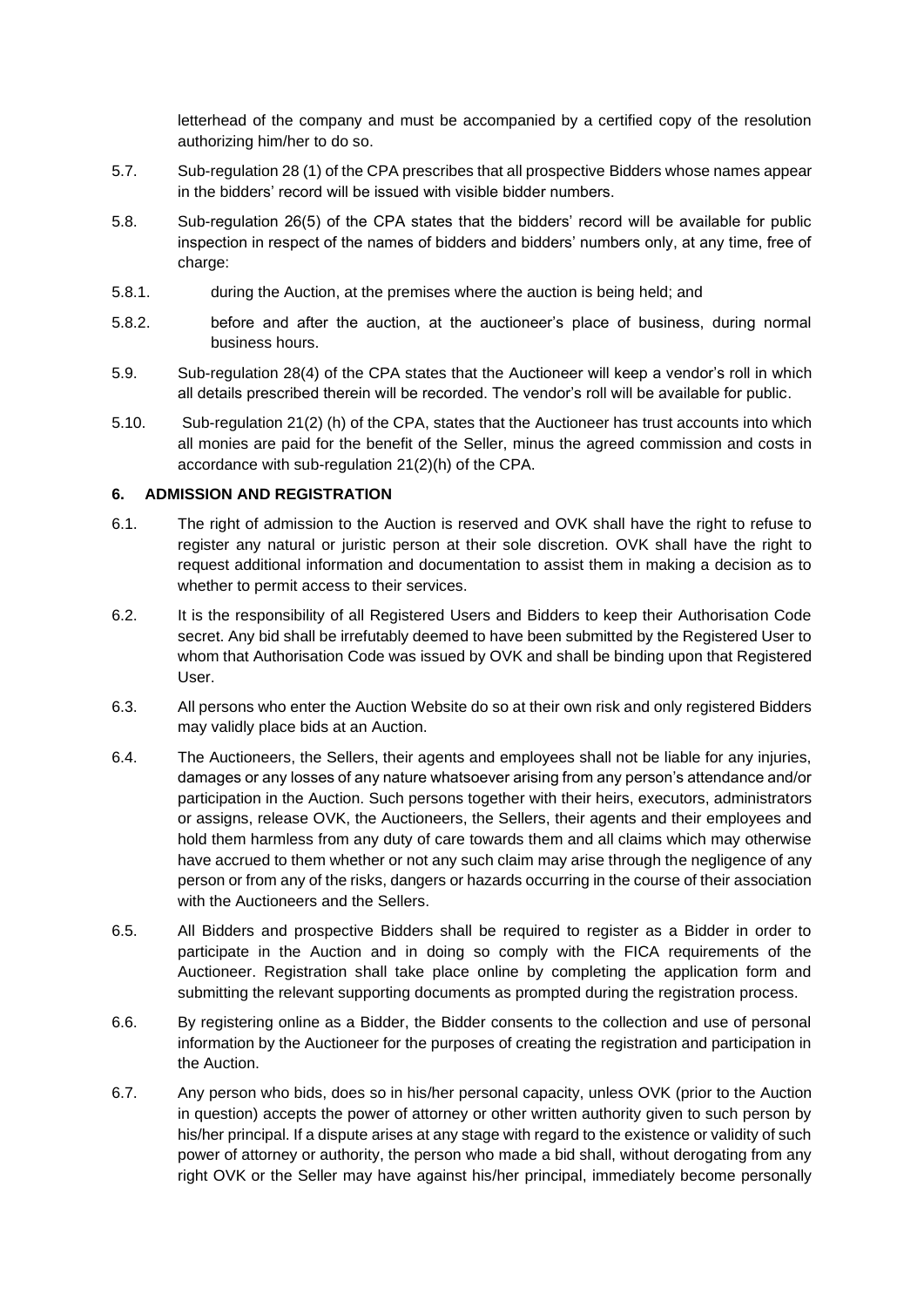liable for any amount owing as a result of such bid. Should it transpire that the principal can also be held liable, the liability of the Bidder and the principal shall be joint and several.

- 6.8. If the Bidder is a company the person completing the online registration must be duly authorised by a resolution of the company to register as a Bidder and act as a Purchaser and must upload a certified copy of the resolution together with the terms of Chapter 1 of the regulations in terms of FICA. (Any reference to a company will include any reference to juristic person including a partnership, trust or incorporated entities).
- 6.9. In the event that the Auctioneer consents to an agent registering on behalf of a principal then the agent together with the principal must both comply in terms of Chapter 1 of the regulations in terms of the FICA.
- 6.10. At registration the Bidder is asked whether he/she would like to receive communication from OVK by SMS and/or email, and if the Bidder agrees his/her details are loaded onto the OVK system. Should the Bidder wish to stop receiving communication from OVK at any time, he/she can inform OVK accordingly.
- 6.11. OVK shall have the right to terminate any registration if -
- 6.11.1. the Bidder or Purchaser fails to timeously comply with any obligation imposed either by legislation or by OVK;
- 6.11.2. OVK have reason to believe that the Bidder or Purchaser has engaged in any unlawful or untruthful activity while making use of the services or has attempted to collude or deceive OVK or other users at any time; or
- 6.11.3. the Bidder/the Purchaser does not comply with these terms and conditions set out in these Auction Rules.

## **7. AUCTION PROCEDURE**

- 7.1. The Auctioneer conducts the Auction as an agent, on behalf of the Seller, and accepts no liability whatsoever. In the event of any disputes, the Purchaser shall only have a claim against the Seller, unless such disputes are as a result of the Auctioneer's gross negligence.
- 7.2. The Auction shall take place at the date and time as advertised or published and will not be postponed or delayed to enable anybody to partake in the Auction.
- 7.3. The Auction of a Lot shall occur as follows:
- 7.3.1. in respect of a Timed Auction from Commencement Time until the Cut-off Time;
- 7.3.2. in respect of a Live Auction from the time that the Auctioneer announces that bids can start on that specific Lot until fall of the hammer by the Auctioneer.
- 7.4. OVK will be entitled in its sole discretion to suspend or cancel the Auction prior to the Cut-off Time.
- 7.5. The final Auction catalogue will be available online at least 24 (TWENTY-FOUR) hours before the commencement date and time of the Auction. Bidders who wish to inspect the various Lots which will be presented at the Auction, may inspect such Lots online or at the Seller's premises at a time and date specified on the Auction Website.
- 7.6. Prior to bidding it is the responsibility of each Bidder to confirm whether a Lot is auctioned With Reserve or Without Reserve. Sub-regulation 20(19)(d) of the CPA permits certain goods to be offered With Reserve and others offered absolute or Without Reserve at the same Auction, and at the same time, provided non-misleading advertisement make it clear, through appropriate emphasis, which goods are offered by each method.
- 7.7. The control of the Auction shall be conducted by the Auctioneer, who has the sole right to regulate the bidding process and control the bid increments.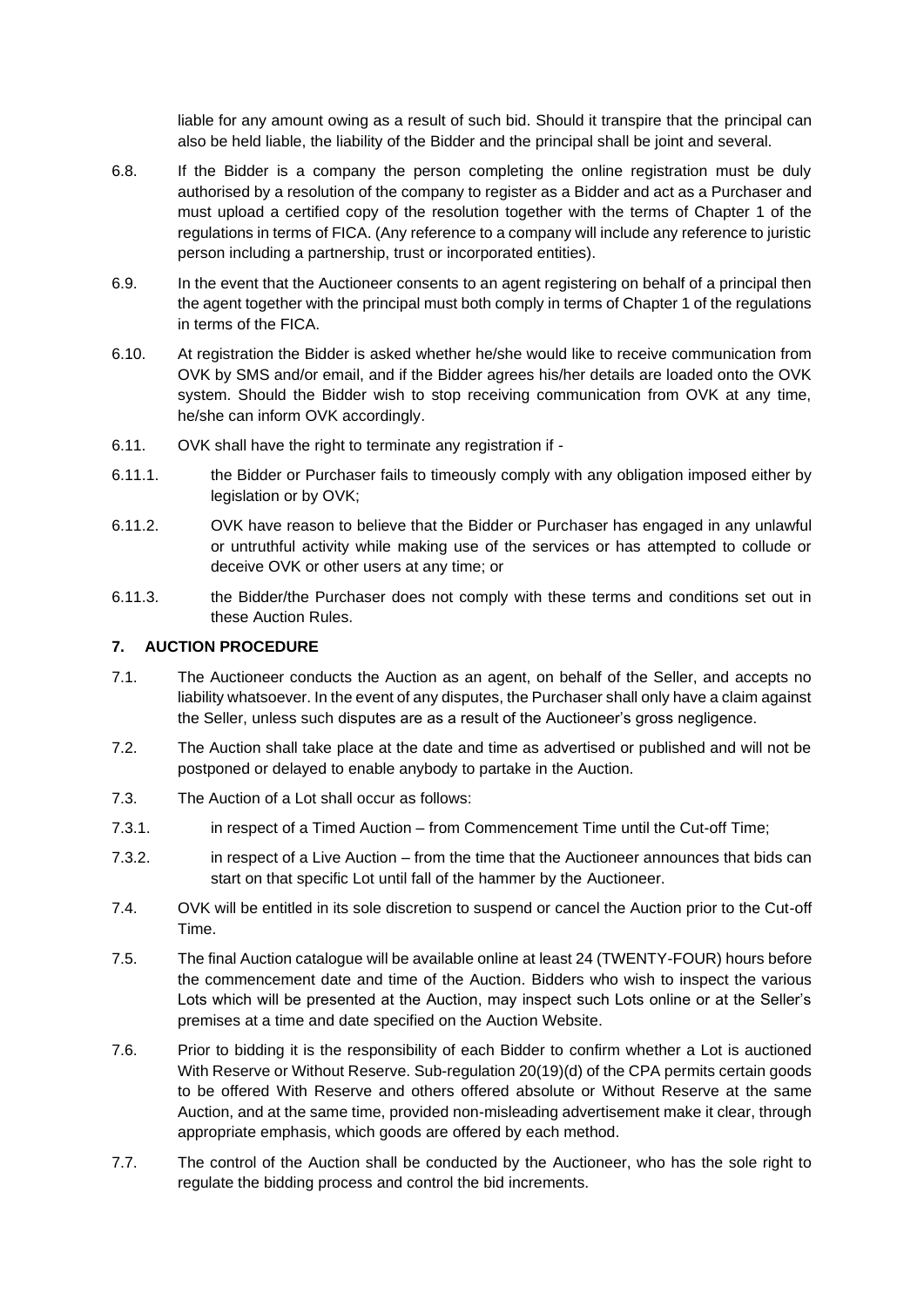- 7.8. The Auctioneer has the right to withdraw any item which was previously advertised to be auctioned.
- 7.9. The Auctioneer may only sell to registered Bidders. No bid will be taken from unregistered persons without bidder numbers as prescribed by sub-regulations 24(h) and 28(2) of the CPA.
- 7.10. During a sale for which the Bidder has registered, the Bidder can bid for a Lot by clicking on the bid button. The current bid will be displayed on the Bidder's screen during the sale.
- 7.11. Every bid constitutes a firm offer to purchase the goods or Lots on offer for the amount bid. The Bidder is permitted, in terms of section 45(3) of the CPA, to retract his/her bid before the hammer falls or the Auctioneer concludes bidding in any customary manner.
- 7.12. The sale by Auction is complete at the fall of the hammer or any other practice through which the Auctioneer recognizes the highest Bidder as the Purchaser.
- 7.13. The Purchaser shall be the highest bidder. Should any dispute arise between two or more Bidders, the person who submitted the highest earliest bid received or recognised wins, subject thereto that if such person cannot be identified by the Auctioneer, the Lot or Lots shall be put up again for Auction and resold; or the Auctioneer may, after consultation, declare the buyer of its choosing.
- 7.14. Sub-regulation 28(6) of the CPA provides that subject to any Reserved Price and acceptance of the highest bid by the Owner or the Seller, the highest Bidder, when the Auctioneer announces the completion of a sale by the fall of the hammer, or any other customary manner, is the Purchaser of the goods or Lots on auction. Should any dispute arise between two or more Bidders regarding the identity of the highest Bidder and Purchaser, the decision of the Auctioneer shall be final and binding.
- 7.15. In the event where the Reserved Price is not met in terms of regulation 28(6) of the CPA and the Seller has to accept or decline the highest bid after the completion of the Auction, the highest Bidder is bound by the Auction Rules and shall not have the opportunity to withdraw his/her bid until the Seller has confirmed the sale or the stipulated acceptance period has expired. Negotiations between the highest Bidder and the Seller may arise during such acceptance period, and should any subsequent bids be received during such acceptance period, the new Bidder will register in terms of the Rules of Auction applicable to the Auction, and will have only one opportunity to submit a higher bid. The highest Bidder of the first instance shall have the sole right of refusal to equal or better such subsequent bid obtained. Any goods or lots knocked provisionally to the highest Bidder subject to approval by the Seller in terms of this clause 7.15 is deemed not to be sold in terms of section 45(3) and subregulation 28(6) of the CPA, until the Seller has accepted the offer.
- 7.16. No bid may be withdrawn after the fall of the hammer if the auction is subject to a Reserved price until the expiry of the confirmation period that is provided for in the Rules of Auction, during which time the offer shall be open for acceptance by the Seller or his agent and if the offer is accepted, the sale shall be deemed to be a sale by auction for purposes of the CPA.
- 7.17. The Auctioneer, with the approval of the Owner or the Seller, reserves the right, at any time, to stop the Auction, to reject any or all bids and to withdraw any goods or lots, or part thereof from the Auction, either before or during the Auction, without giving any reasons and without attracting any liability for such action.
- 7.18. Any error by the Auctioneer shall be entitled to be corrected by it, but the Auctioneer and the Seller shall not be bound by any mistake made by the Purchaser.
- 7.19. The Bidder accepts full responsibility for every bid submitted through his/her online bidding account and agree that each bid entered (unless withdrawn before the fall of the hammer) is binding even if submitted in error.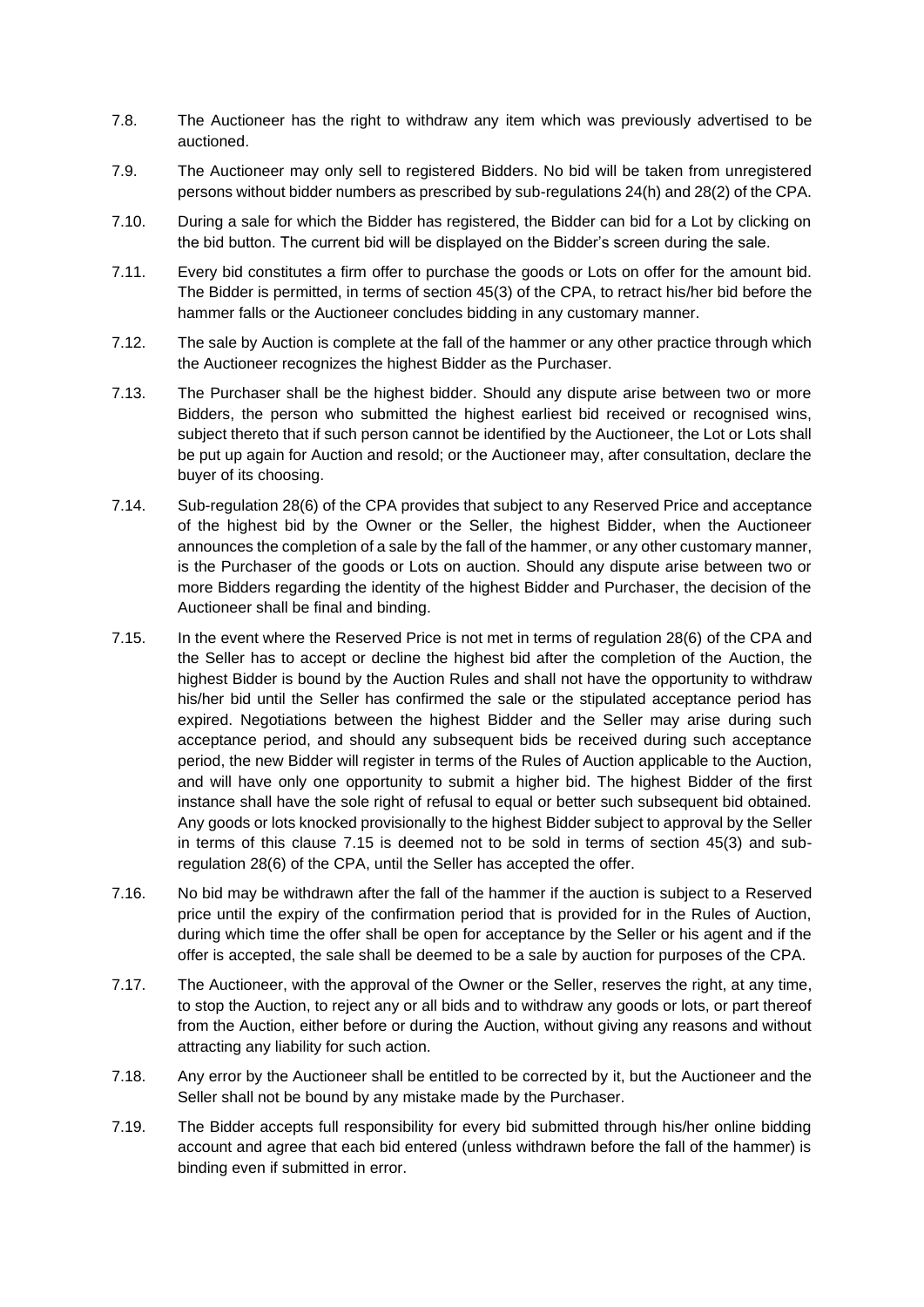#### **8. FINANCIAL ARRANGEMENTS**

- 8.1. Once goods or Lots have been sold to the Purchaser Without Reserve or confirmed by the Owner or Seller in an Auction With Reserve, the sale of the goods or Lots is irrevocable and cannot be withdrawn. The Purchaser shall be liable for the settlement of such purchases failing which the Auctioneer, the Seller or the Owner, reserves the right to obtain the relief it is entitled to, including the amount paid, interest if applicable, legal costs and collection costs.
- 8.2. The final weight in kilogram of each Lot or Livestock animal (as the case may be) will be established at the time the Purchaser collects and take delivery thereof.
- 8.3. Upon delivery and establishment of the delivery weight, the Auctioneer will provide an invoice to the Purchaser reflecting the final purchase price of the specific Lot or Livestock animal calculated on the successful bid price per kilogram times the delivery weight.
- 8.4. All sales are for cash and purchase price is payable by electronic funds transfer (EFT) immediately to the Auctioneer on acceptance of the bid unless the Purchaser has an approved credit facility with the Auctioneer. Any payment made in cash is further subject to cash handling fee. Should the Purchaser however fail to make payment within 7 (SEVEN) days from the date of delivery, OVK will be entitled to add interest calculated at the current bank prime rate plus 8% (EIGHT PERCENT) to the capital amount outstanding. The interest will be calculated daily and capitalised monthly.
- 8.5. Should the Purchaser not pay the purchase price immediately and has failed to make arrangements for payment with the Auctioneer, then the Auctioneer will cancel the sale and treat the assets or Lots as unsold which may again be presented on the auction for sale or be sold out of hand by means of liaison services, depending on the Seller's mandate to the Auctioneer.
- 8.6. Auctions are cash transactions and not subject to any suspensive conditions such as the granting of finance to the purchaser. Therefore, Bidders intending to finance their purchases must obtain irrevocable approval or guarantee from their sponsors prior to the commencement of the Auction
- 8.7. All payments must be made in South African ZAR currency into the specific Trust account nominated by the Auctioneer for each Auction and provided to the Purchaser in the notice to Bidders.
- 8.8. Should the Auction be subject to the payment of VAT, all bids will be exclusive of VAT and VAT will be added to the bid price at the rate applicable at the time the Auction is conducted. The bid price plus the VAT portion, including any commission and other fees, where applicable, shall constitute the purchase price and shall be due and payable simultaneously.
- 8.9. Invoices will be made out to Purchasers who are registered Bidders. No changes to purchase statements will be allowed, and the splitting of invoices among Buyers is prohibited. The registered Bidder is responsible for the payment of the full invoice.
- 8.10. In the event that the Purchaser has made the necessary finance arrangements with OVK, the Purchaser hereby authorises OVK to pay the purchase price or cost of transport, insurance and any other agreed cost minus OVK's commissions, on behalf of the Purchaser to the Seller and other service providers, in which event the said payment by OVK on behalf of the Purchaser will be deemed to be monies lent and advanced, in terms and conditions thereof being agreed with the Purchaser in a separate credit agreement or sale agreement. All payments made by OVK to the Seller on behalf of the Purchaser in terms of this clause will be made after the lapse of 5 (FIVE) working days from the date of delivery of the asset to the Purchaser.
- 8.11. In the event of payment made on behalf of the Purchaser by OVK as contemplated in clause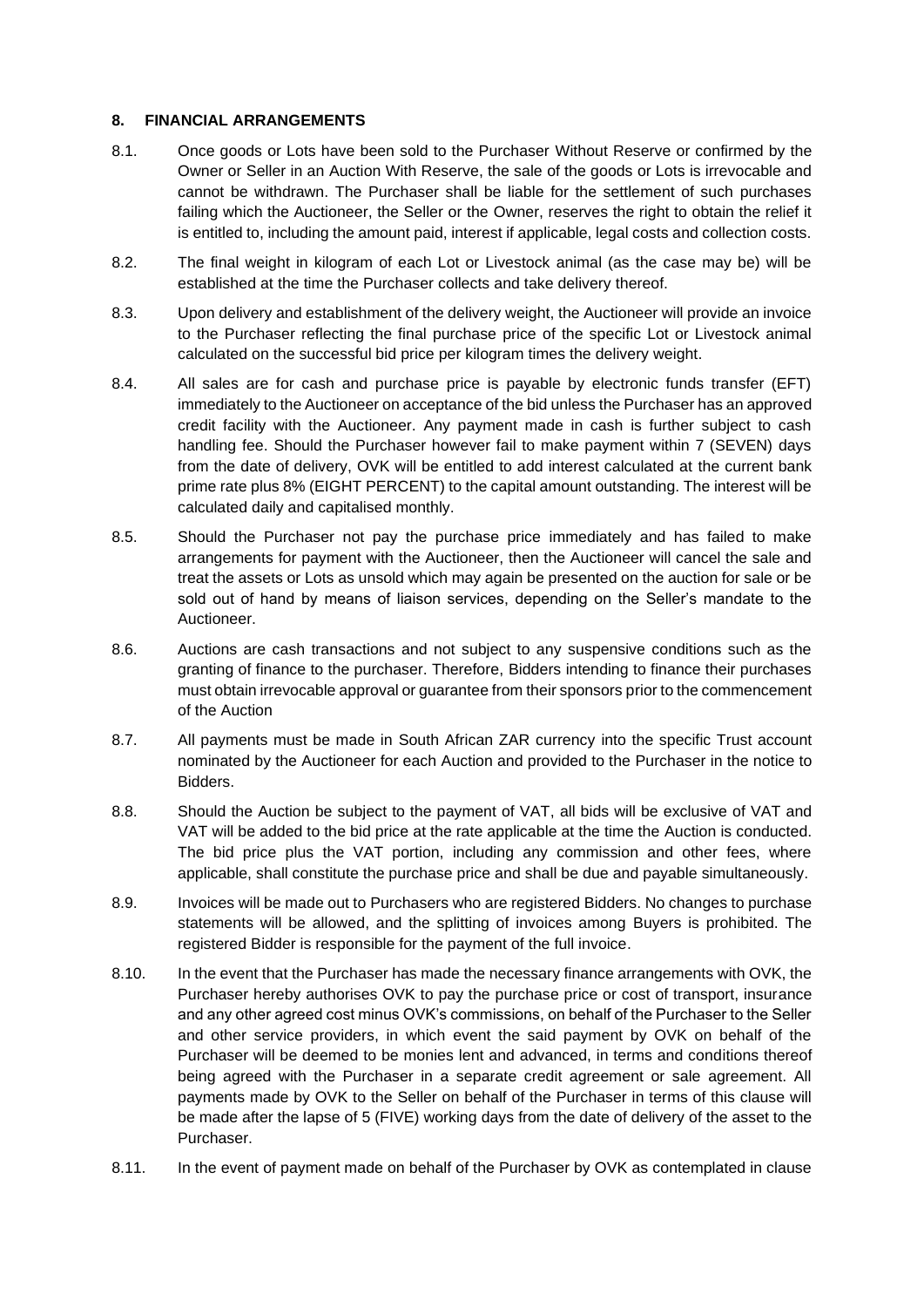8.10 above, the purchaser acknowledges herewith being indebted to OVK for the invoiced amount.

#### **9. VOETSTOOTS**

- 9.1. In terms of section 55(1) of the CPA, goods are sold "voetstoots", as is, with no guarantees or warranties; express or implied. Bidders are entitled at no fee to inspect the goods on offer prior to the commencement of the Auction in accordance with sub-regulation 28(5) of the CPA. A bid shall be taken as proof that the Bidder has inspected the goods and/or has satisfied himself/herself with the condition of the goods for which he or she bids.
- 9.2. Without derogating from the generality of a foregoing, OVK shall not be held liable for or in respect of:
- 9.2.1. any statements contained in catalogues and/or advertisements; and
- 9.2.2. any information supplied with regard to the Lot for sale;
- 9.2.3. any guarantee/warranty or misrepresentation, made with regard to the item; and
- 9.2.4. any defect, whether latent or patent, in the item not known to OVK; and
- 9.2.5. any information regarding the quality, age, condition, reproduction status or ability, fertility, health, mass, date of copulation, breeding or genealogy supplied by the Seller or any misinterpretation thereof by the Seller.

#### **10. REMOVAL / COLLECTION OF AUCTIONED GOODS**

- 10.1. The Seller hereby undertakes not to release the sold items without the specific instructions of OVK to the Seller, to release it. OVK will confirm that payment was received by them and that the items may be released. If the Seller release the sold items without the specific instructions of OVK, the Seller do it at his own risk and will the Seller be responsible for any loss suffered by OVK or him/herself.
- 10.2. Subject to clause 10.1 above, each Lot shall immediately after the date of notification by the Auctioneers to the Purchaser of acceptance of his/her bid deemed to be delivered to the Purchaser at the address of the Seller at which time the risk will pass to the Purchaser who will at his own risk and cost remove the Lots or assets from the Seller's premises. The Purchaser shall be responsible to arrange for the items to be removed from the Seller's premises within 24 (TWENTY-FOUR) hours after notification that his/her bid was successful and the requirements of clause 8 (*Financial Arrangements*) has been complied with.
- 10.3. After expiry of the 24 (TWENTY-FOUR) hour period referred to in clause 10.1,
- 10.3.1. the Purchaser will be responsible for the following costs, including but not limited to -
- 10.3.1.1. marketing costs; and
- 10.3.1.2. sustenance costs of the Livestock (such as food and water); and
- 10.3.2. OVK reserves the right to re-auction the Livestock and claim damages from the Purchaser.
- 10.4. No items may be removed from the Seller's premises before –
- 10.4.1. The Purchaser has complied with the requirements of clause 8 (*Financial Provisions*) and the payment reflects in OVK's bank account; and
- 10.4.2. OVK has given written confirmation to the Purchaser authorising the Purchaser to remove the said Livestock and/or Lots; and
- 10.4.3. OVK has given permission to all the relevant parties that the said item may be removed, once the requirements of 10.1 hashave been complied with. Should the item be released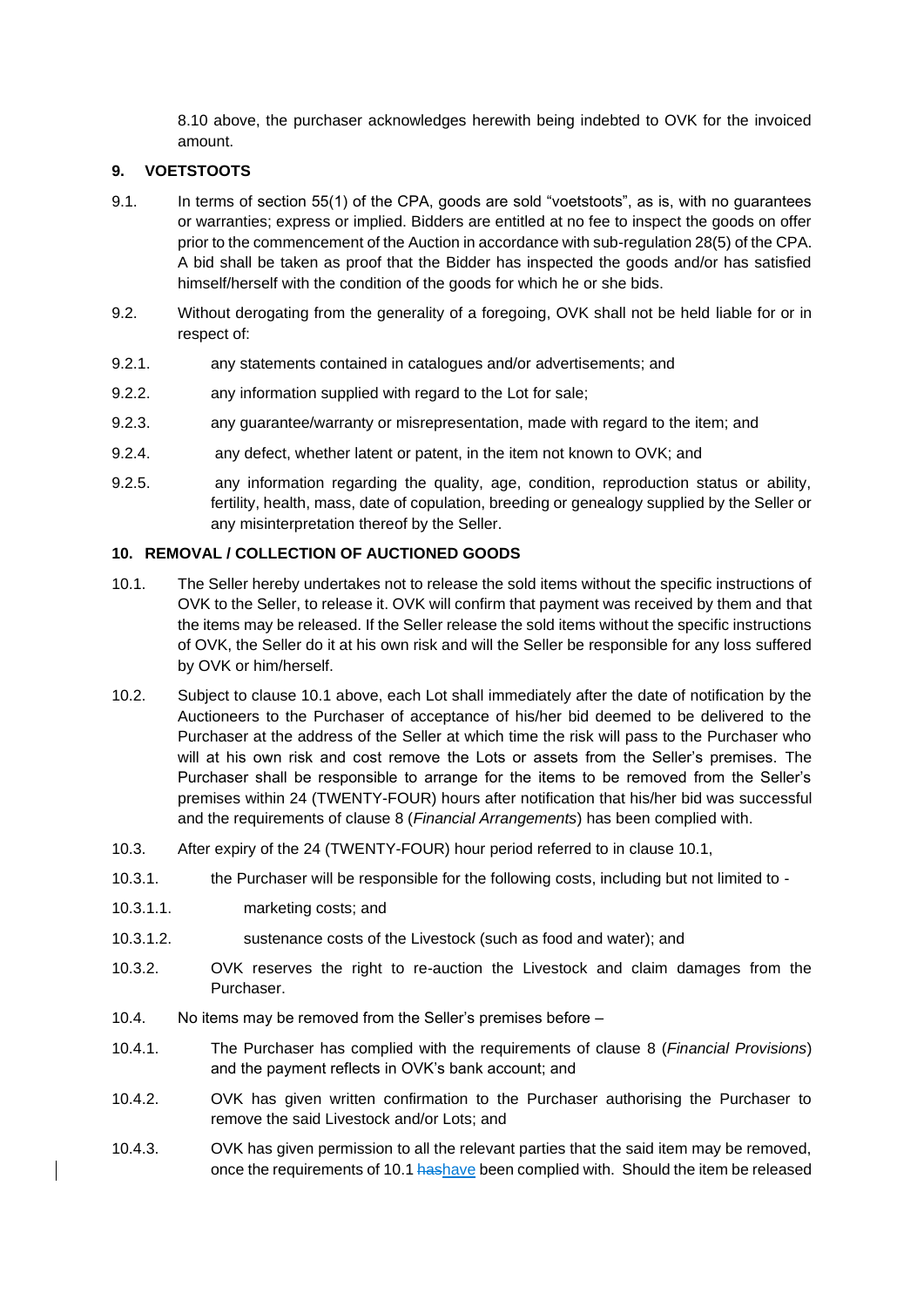by the Seller before said permission is given by OVK, the item is released at the sole risk of the Seller.

10.5. Loading, transport, insurance and/or care of the Livestock, will be carried out at the sole cost of the Purchaser. If the Purchaser requires any permits, removal certificate or identification documents in this regard it shall be for the account of the Purchaser.

#### **11. OWNERSHIP AND RISK**

- 11.1. Ownership in the Lot or assets will remain that of the Seller until the purchase price has been paid in full to the Seller. The Seller warrants that he/she is the legal owner of the Livestock and that the Seller has the necessary authority to offer the Livestock for sale at the Auction. The Seller confirms that the Livestock is marked with the necessary identification's marks confirming ownership and hereby indemnifies OVK against any losses or claims in this regard
- 11.2. Risk passes from the Seller to the Purchaser (the highest Bidder) at the time of the Auctioneer notifies the purchaser of the acceptance of the bid.
- 11.3. For as long as any amount is owing to OVK by the Purchase, the Purchaser may not, where the assets are the subject of security of the Purchase's credit facility with OVK, relinquish possession of the said asset, not may he cede the asset or any of its rights and obligations in terms of these Auction Rules to a third party or otherwise encumber, sell or dispossess the said asset or allow it to become the subject of any right of retention, hypothec, pledge or any encumbrance, whatever the cause thereof may be. OVK may be entitled to cede its rights and obligations without affecting its rights of recourse for any monies still due to it.
- 11.4. Should the Seller at the time of the Auction owe an amount to OVK, from whatever the cause of action may be, OVK reserves the right to first credit such an outstanding amount, where after the difference, should there be any, will be paid to the Seller.
- 11.5. A certificate signed by any of OVK's Directors, General Managers, Company Secretary, Manager: Client Finance or Client Finance Manager, whose appointment as such OVK shall not be required to prove, which sets out the amount of the indebtedness of the Purchaser or the Seller to OVK, and the applicable maximum permissible rate of interest in terms of the National Credit Act 34 of 2005, shall constitute *prima facie* proof that such amount is due and payable, and shall be sufficient proof of the existence of the indebtedness set out in such certificate, the amount due, the ruling rate of interest from time to time which is certified therein, and the fact that such amount is liquid and due and payable, and has not yet been paid.
- 11.6. Neither the Purchaser nor the Seller shall be entitled to claim set-off or any deduction with regard to any amount owing to OVK or to each other in terms hereof or flowing from the Auction or any cancellation thereof. Should the Seller cancel the Auction, for whatever reason, the Seller will be liable to OVK for all costs, losses and expenses occurred up to the date of cancellation.

#### **12. LIMITATION OF LIABILITY AND DISCLAIMER**

- 12.1. Notwithstanding what is contained in these Auction Rules, the Purchaser will be deemed to accept, acknowledge and agree that OVK will not be held liable to the Purchaser for any losses, damages, expenses or harm of whatsoever nature however same may arise.
- 12.2. OVK cannot and will not be held responsible for any interruptions in service, errors, and/or omissions, caused by any means and does not guarantee continual, uninterrupted or error free services or use of the Auction Website. The Bidder acknowledges that this sale is conducted electronically and relies on hardware and software that may malfunction without warning. OVK, in its sole discretion, may void any sale, temporarily suspend buying and resell and item/lots that were affected by any malfunction. The decision of OVK is final in this